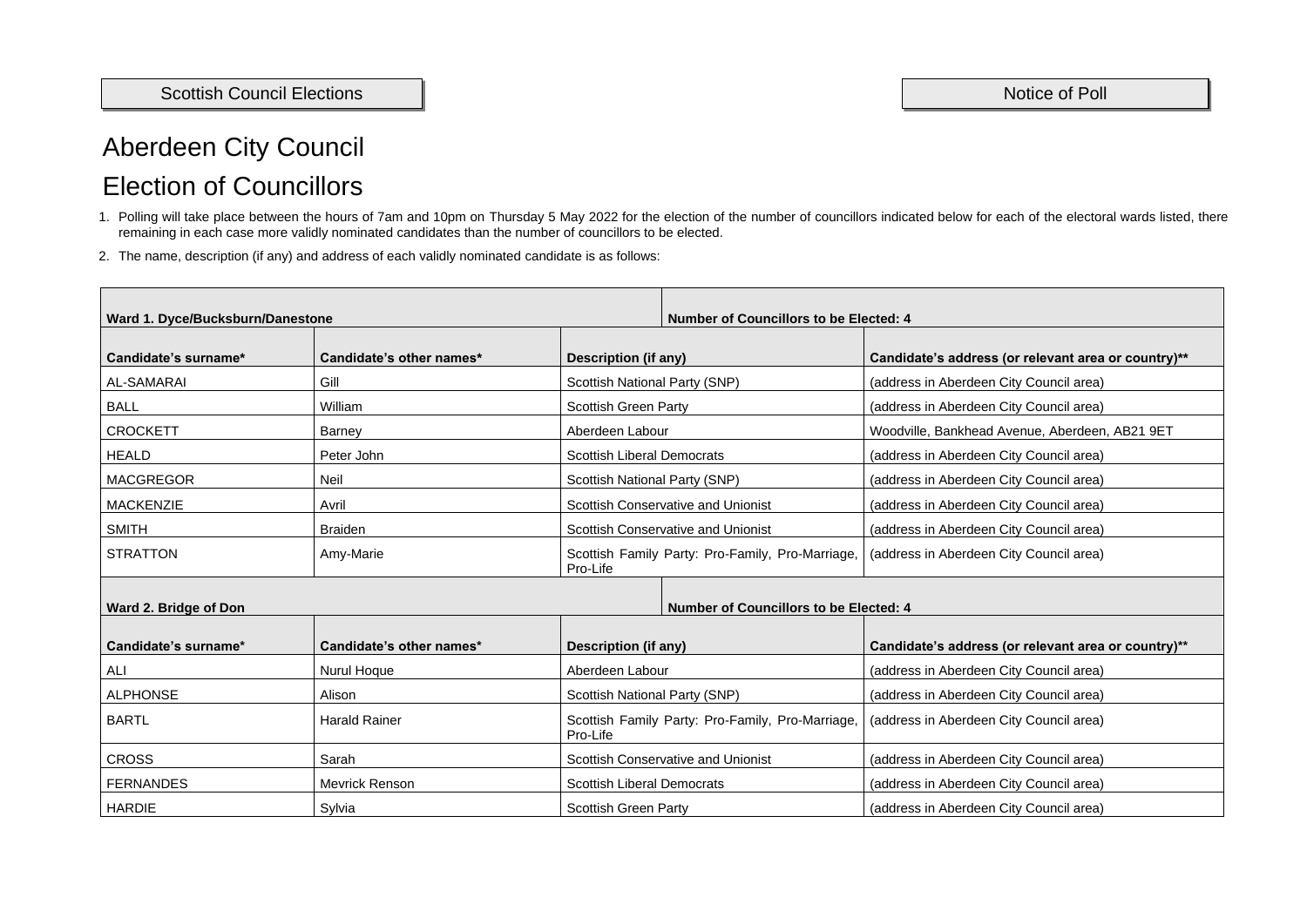| <b>MENNIE</b>                                                                             | Jessica                  | <b>Scottish National Party (SNP)</b>                         | (address in Aberdeen City Council area)                         |  |
|-------------------------------------------------------------------------------------------|--------------------------|--------------------------------------------------------------|-----------------------------------------------------------------|--|
| <b>WATT</b>                                                                               | <b>Matthew</b>           | <b>Scottish Conservative and Unionist</b>                    | (address in Aberdeen City Council area)                         |  |
|                                                                                           |                          |                                                              |                                                                 |  |
| Ward 3. Kingswells/Sheddocksley/Summerhill                                                |                          |                                                              | <b>Number of Councillors to be Elected: 3</b>                   |  |
| Candidate's surname*                                                                      | Candidate's other names* | Description (if any)                                         | Candidate's address (or relevant area or country)**             |  |
| <b>BLAKE</b>                                                                              | Kate                     | Aberdeen Labour                                              | (address in Aberdeen City Council area)                         |  |
| <b>CAMERON</b>                                                                            | David                    | <b>Scottish National Party (SNP)</b>                         | (address in Aberdeen City Council area)                         |  |
| <b>DELANEY</b>                                                                            | <b>Steve</b>             | <b>Scottish Liberal Democrats</b>                            | 33 Benbecula Road, Sheddocksley, Aberdeen, AB16 6FT             |  |
| <b>MCGRATH</b>                                                                            | David John               | <b>Scottish Green Party</b>                                  | (address in Aberdeen City Council area)                         |  |
| <b>OCHOLA</b>                                                                             | Sam                      | <b>Scottish National Party (SNP)</b>                         | (address in Aberdeen City Council area)                         |  |
| <b>SMITH</b>                                                                              | Dawn                     | Scottish Family Party: Pro-Family, Pro-Marriage,<br>Pro-Life | (address in Aberdeen City Council area)                         |  |
| <b>WHEELER</b>                                                                            | John                     | <b>Scottish Conservative and Unionist</b>                    | Bonnyview, Banchory Devenick, Aberdeenshire, AB12 5YD           |  |
| <b>Number of Councillors to be Elected: 3</b><br><b>Ward 4. Northfield/Mastrick North</b> |                          |                                                              |                                                                 |  |
| Candidate's surname*                                                                      | Candidate's other names* | <b>Description (if any)</b>                                  | Candidate's address (or relevant area or country)**             |  |
| CARLSEN-DEVEREUX                                                                          | <b>Nestor</b>            | <b>Scottish Conservative and Unionist</b>                    | (address in Aberdeen City Council area)                         |  |
| <b>CLARK</b>                                                                              | Donna                    | <b>Scottish National Party (SNP)</b>                         | (address in Aberdeen City Council area)                         |  |
| <b>FORMAN</b>                                                                             | Sam                      | <b>Scottish Liberal Democrats</b>                            | (address in Aberdeen City Council area)                         |  |
| <b>GRAHAM</b>                                                                             | Gordon                   | Aberdeen Labour                                              | 392 Provost Rust Drive, Heathryfold West, Aberdeen, AB16<br>7DF |  |
| <b>GRANT</b>                                                                              | <b>Lucas Smith</b>       | <b>Scottish Trade Unionist and Socialist Coalition</b>       | 42B Don Street, Aberdeen, AB24 1UU                              |  |
| <b>LAWRENCE</b>                                                                           | Graeme Stephen           | Aberdeen Labour                                              | (address in Aberdeen City Council area)                         |  |
| <b>MAITLAND</b>                                                                           | David                    | Alba Party for independence                                  | (address in Aberdeen City Council area)                         |  |
| <b>MCCAFFERTY</b>                                                                         | Louise                   | <b>Scottish Green Party</b>                                  | (address in Aberdeenshire Council area)                         |  |
| MCRAE                                                                                     | Ciaran                   | <b>Scottish National Party (SNP)</b>                         | (address in Aberdeen City Council area)                         |  |
| Ward 5. Hilton/Woodside/Stockethill<br><b>Number of Councillors to be Elected: 3</b>      |                          |                                                              |                                                                 |  |
| Candidate's surname*                                                                      | Candidate's other names* | <b>Description (if any)</b>                                  | Candidate's address (or relevant area or country)**             |  |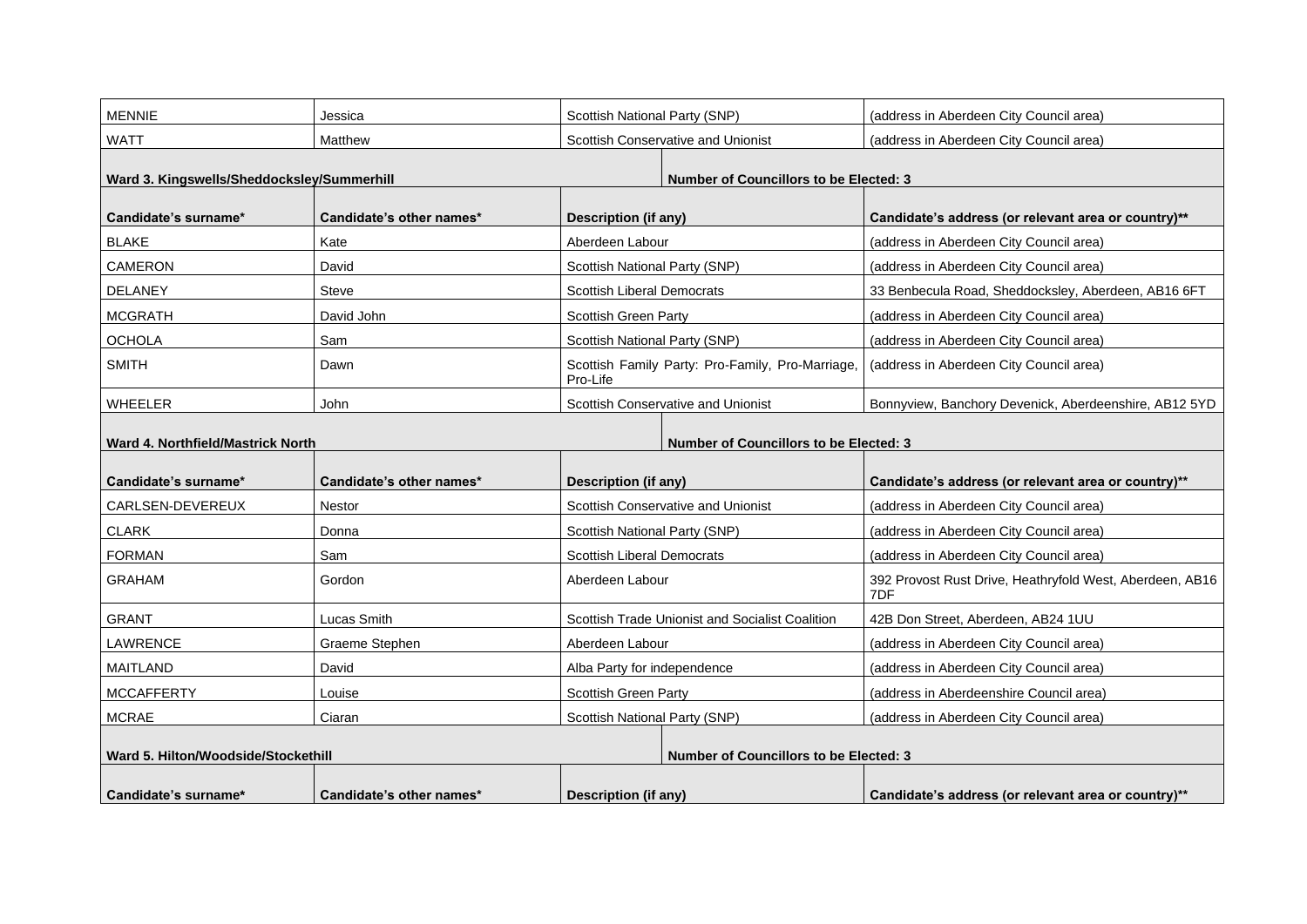| <b>CAMERON</b>                                                                       | Hazel                    | <b>Scottish National Party (SNP)</b>                         | (address in Aberdeen City Council area)             |  |
|--------------------------------------------------------------------------------------|--------------------------|--------------------------------------------------------------|-----------------------------------------------------|--|
| <b>COPLAND</b>                                                                       | <b>Neil</b>              | <b>Scottish National Party (SNP)</b>                         | (address in Aberdeen City Council area)             |  |
| <b>JOHN</b>                                                                          | Freddie                  | <b>Scottish Conservative and Unionist</b>                    | (address in Aberdeenshire Council area)             |  |
| <b>KENNEDY</b>                                                                       | Peter                    | <b>Scottish Green Party</b>                                  | (address in Aberdeen City Council area)             |  |
| <b>KURPANIK</b>                                                                      | <b>Jakub Tomasz</b>      | Scottish Family Party: Pro-Family, Pro-Marriage,<br>Pro-Life | (address in Aberdeen City Council area)             |  |
| <b>PETCHEY</b>                                                                       | Sam                      | <b>Scottish Liberal Democrats</b>                            | (address in Aberdeen City Council area)             |  |
| <b>TISSERA</b>                                                                       | Deena                    | Aberdeen Labour                                              | (address in Aberdeen City Council area)             |  |
| Ward 6. Tillydrone/Seaton/Old Aberdeen                                               |                          | <b>Number of Councillors to be Elected: 3</b>                |                                                     |  |
| Candidate's surname*                                                                 | Candidate's other names* | <b>Description (if any)</b>                                  | Candidate's address (or relevant area or country)** |  |
| <b>ARCHER</b>                                                                        | Vish                     | <b>Scottish Conservative and Unionist</b>                    | (address in Aberdeen City Council area)             |  |
| <b>DELANEY</b>                                                                       | <b>Eileen Frances</b>    | <b>Scottish Liberal Democrats</b>                            | (address in Aberdeen City Council area)             |  |
| <b>ELDER</b>                                                                         | <b>Graham Charles</b>    | Scottish Family Party: Pro-Family, Pro-Marriage,<br>Pro-Life | (address in Aberdeen City Council area)             |  |
| <b>GRANT</b>                                                                         | Ross James               | Aberdeen Labour                                              | (address in Aberdeen City Council area)             |  |
| <b>MALIK</b>                                                                         | Ashish                   | <b>Scottish Green Party</b>                                  | (address in Aberdeen City Council area)             |  |
| <b>MCLELLAN</b>                                                                      | Alexander                | <b>Scottish National Party (SNP)</b>                         | GF/L 19 Roslin Street, Aberdeen, AB24 5NT           |  |
| <b>NICOL</b>                                                                         | Peter                    | Independent                                                  | (address in Aberdeen City Council area)             |  |
| <b>REID</b>                                                                          | Robert                   | Alba Party for independence                                  | 53 Sunnyside Road, Aberdeen, AB24 3LX               |  |
| <b>SIMPSON</b>                                                                       | Shona                    | Aberdeen Labour                                              | (address in Aberdeen City Council area)             |  |
| <b>VAN SWEEDEN</b>                                                                   | Kairin                   | <b>Scottish National Party (SNP)</b>                         | (address in Aberdeen City Council area)             |  |
| <b>Ward 7. Midstocket/Rosemount</b><br><b>Number of Councillors to be Elected: 3</b> |                          |                                                              |                                                     |  |
|                                                                                      |                          |                                                              |                                                     |  |
| Candidate's surname*                                                                 | Candidate's other names* | <b>Description (if any)</b>                                  | Candidate's address (or relevant area or country)** |  |
| <b>BONSELL</b>                                                                       | Jennifer                 | Aberdeen Labour                                              | (address in Aberdeen City Council area)             |  |
| <b>CORMIE</b>                                                                        | <b>Bill</b>              | <b>Scottish National Party (SNP)</b>                         | (address in Aberdeen City Council area)             |  |
| <b>FARQUHAR</b>                                                                      | Emma                     | <b>Scottish Conservative and Unionist</b>                    | (address in Aberdeen City Council area)             |  |
| <b>JARVIS</b>                                                                        | Alex                     | <b>Scottish Green Party</b>                                  | (address in Aberdeen City Council area)             |  |
| <b>MACKENZIE</b>                                                                     | William                  | <b>Scottish National Party (SNP)</b>                         | (address in Aberdeen City Council area)             |  |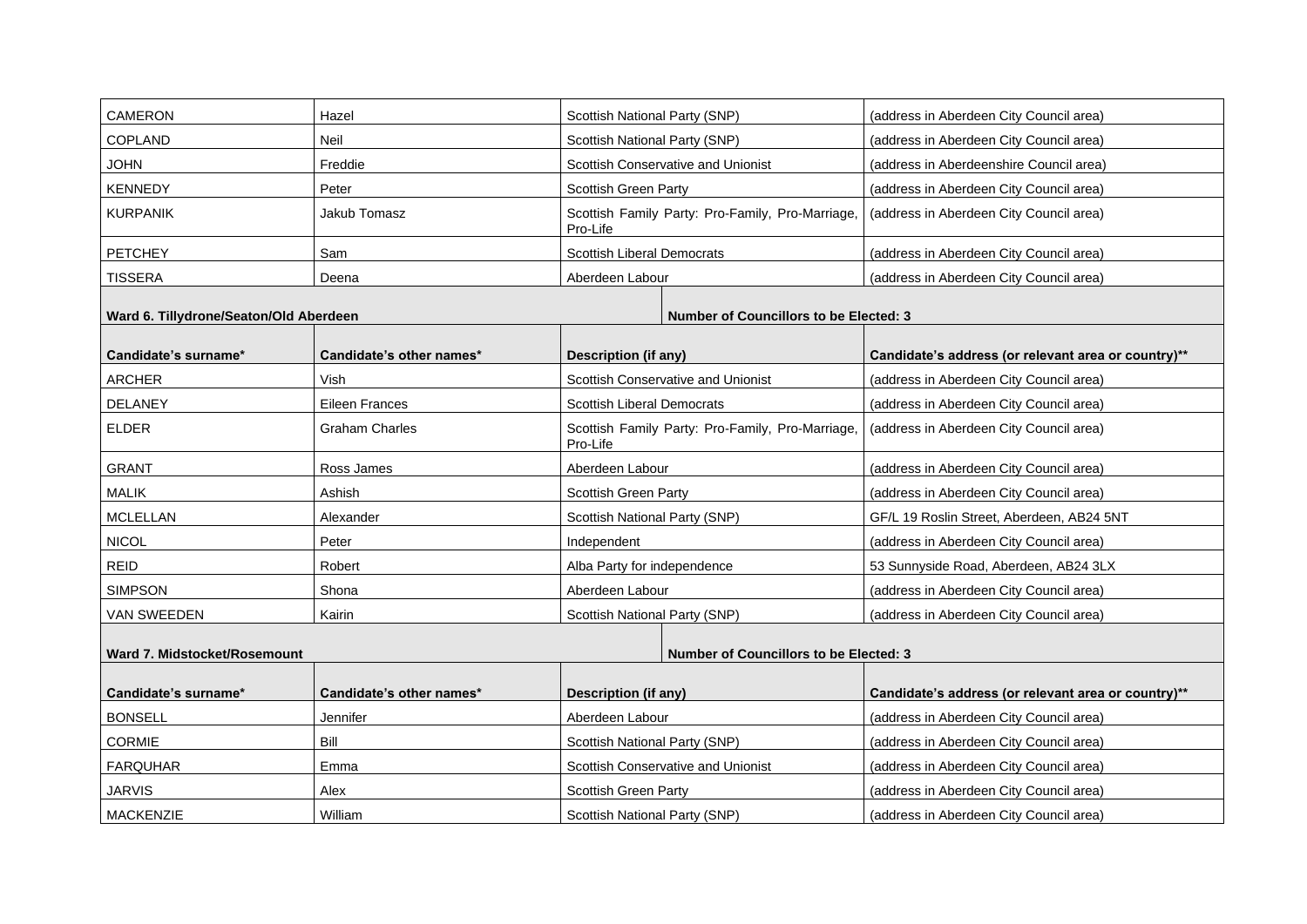| <b>SELL</b>                                   | William                  | <b>Scottish Liberal Democrats</b>             | (address in Aberdeen                     |
|-----------------------------------------------|--------------------------|-----------------------------------------------|------------------------------------------|
|                                               |                          |                                               |                                          |
| <b>Ward 8. George St/Harbour</b>              |                          | <b>Number of Councillors to be Elected: 4</b> |                                          |
| Candidate's surname*                          | Candidate's other names* | Description (if any)                          | <b>Candidate's addres:</b>               |
| <b>BOUSE</b>                                  | Desmond                  | <b>Scottish Liberal Democrats</b>             | McDonald Court, 43A                      |
| <b>CHAUDRY</b>                                | Mac Ahmed                | Independent                                   | (address in Aberdeer                     |
| <b>HENRICKSON</b>                             | Dell                     | <b>Scottish National Party (SNP)</b>          | (address in Aberdeer                     |
| <b>HUTCHISON</b>                              | Michael                  | <b>Scottish National Party (SNP)</b>          | 172B George Street,                      |
| <b>INGERSON</b>                               | Guy                      | <b>Scottish Green Party</b>                   | (address in Aberdeer                     |
| <b>MACDONALD</b>                              | Sandra                   | Aberdeen Labour                               | (address in Aberdeer                     |
| <b>PAINTER</b>                                | Shane                    | <b>Scottish Conservative and Unionist</b>     | (address in Aberdeer                     |
|                                               |                          |                                               |                                          |
| <b>Ward 9. Lower Deeside</b>                  |                          | <b>Number of Councillors to be Elected: 3</b> |                                          |
| Candidate's surname*                          | Candidate's other names* | <b>Description (if any)</b>                   | <b>Candidate's addres:</b>               |
| <b>BOULTON</b>                                | <b>Marie Louise</b>      | Independent                                   | The Old School Hou<br>Aberdeen, AB14 0QJ |
| <b>MALIK</b>                                  | M. Taugeer               | Aberdeen Labour                               | 25 School Road, Pete                     |
| <b>MASSEY</b>                                 | Duncan                   | <b>Scottish Conservative and Unionist</b>     | (address in Aberdeer                     |
| <b>MULKERRIN</b>                              | Sue                      | <b>Scottish Liberal Democrats</b>             | (address in Aberdeer                     |
| <b>RITCHIE</b>                                | Ewan Anderson            | <b>Scottish National Party (SNP)</b>          | (address in Aberdeer                     |
| TEBBEREN                                      | Gillian                  | <b>Scottish Conservative and Unionist</b>     | (address in Aberdeer                     |
| VERHAMME                                      | Daniel                   | <b>Scottish Green Party</b>                   | (address in Aberdeer                     |
| Ward 10. Hazlehead/Queens Cross/Countesswells |                          | <b>Number of Councillors to be Elected: 4</b> |                                          |
|                                               |                          |                                               |                                          |
| Candidate's surname*                          | Candidate's other names* | Description (if any)                          | <b>Candidate's addres:</b>               |
| COOKE                                         | John                     | <b>Scottish National Party (SNP)</b>          | (address in Aberdeer                     |
| <b>FREVERT</b>                                | Lars                     | <b>Scottish Conservative and Unionist</b>     | (address in Aberdeer                     |
| <b>GREIG</b>                                  | Martin                   | <b>Scottish Liberal Democrats</b>             | 85 Macaulay Drive, A                     |
| <b>MCLEOD</b>                                 | Ken                      | <b>Scottish Conservative and Unionist</b>     | 5 Maryville Park, Abe                    |

# n City Council area)

# **S** (or relevant area or country) **\*\***

A Froghall Road, Aberdeen, AB24 3JL

n City Council area)

n City Council area)

Aberdeen, AB25 1BS

In City Council area)

n City Council area)

n City Council area)

#### **S** (or relevant area or country)\*\*

use, 26 School Crescent, Peterculter,

erculter, Aberdeen, AB14 0TB

m City Council area)

m City Council area)

n City Council area)

n City Council area)

n City Council area)

### **Salue to Candidate (in The Canadidate System Country)** \*\*

n City Council area)

n City Council area)

Aberdeen, AB15 8FL

erdeen, AB15 6DU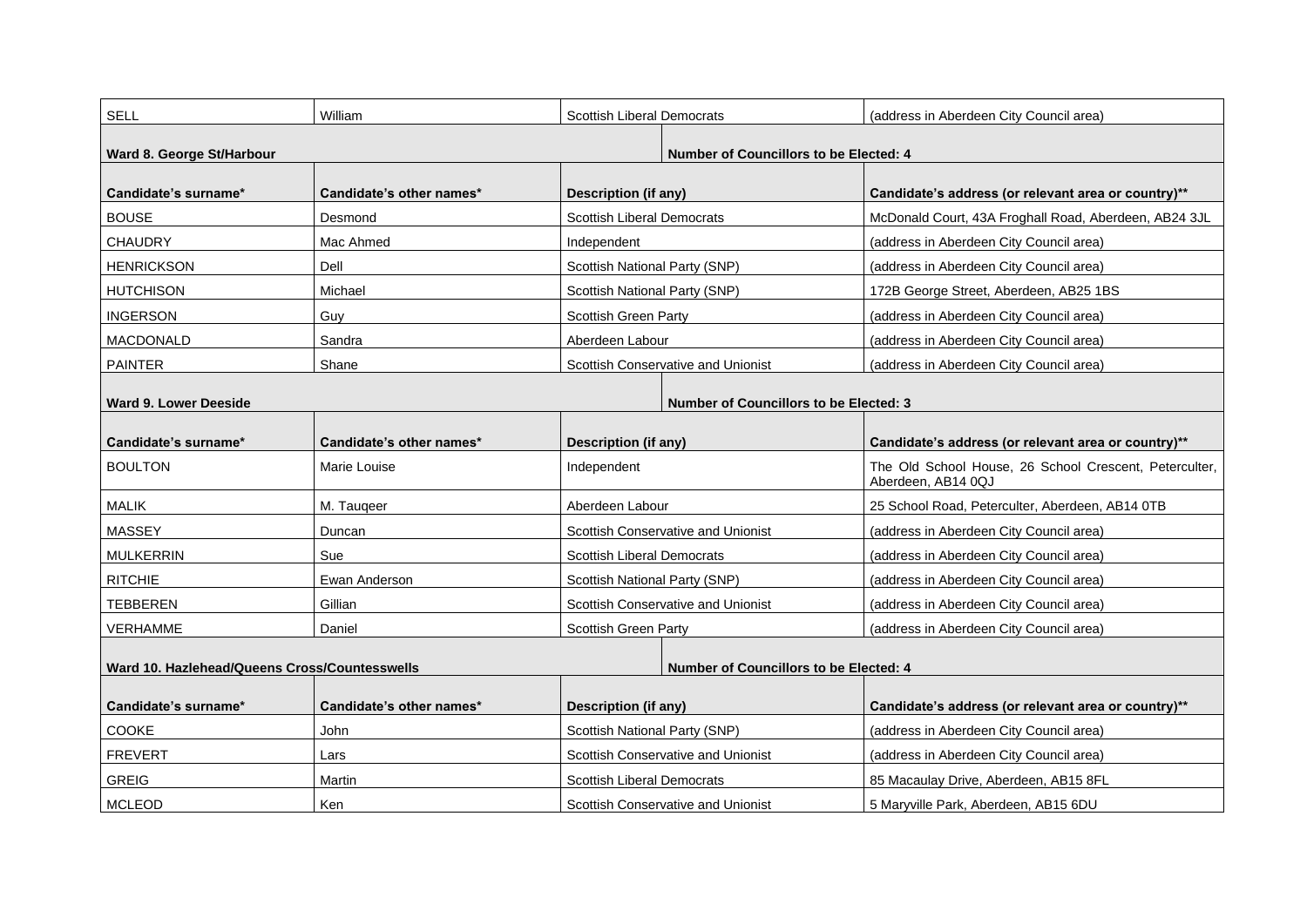| <b>MOSOBBIR</b>                                                                  | <b>Mohamed Abdul</b>     | Aberdeen Labour                               | (address in Aberdeen City Council area)             |
|----------------------------------------------------------------------------------|--------------------------|-----------------------------------------------|-----------------------------------------------------|
| <b>RAFFERTY</b>                                                                  | Becky                    | <b>Scottish Green Party</b>                   | (address in Aberdeen City Council area)             |
| <b>STEWART</b>                                                                   | Jennifer                 |                                               | 154 Mid Stocket Road, Aberdeen, AB15 5HT            |
|                                                                                  |                          |                                               |                                                     |
| Ward 11. Airyhall/Broomhill/Garthdee                                             |                          | <b>Number of Councillors to be Elected: 3</b> |                                                     |
| Candidate's surname*                                                             | Candidate's other names* | <b>Description (if any)</b>                   | Candidate's address (or relevant area or country)** |
| <b>DAVIDSON</b>                                                                  | <b>Derek</b>             | <b>Scottish National Party (SNP)</b>          | (address in Aberdeen City Council area)             |
| <b>HOUGHTON</b>                                                                  | Ryan                     | <b>Scottish Conservative and Unionist</b>     | (address in Aberdeen City Council area)             |
| <b>MACHELL</b>                                                                   | Logan Andrew             | Aberdeen Labour                               | (address in Aberdeen City Council area)             |
| <b>RAFFERTY</b>                                                                  | Harry                    | <b>Scottish Green Party</b>                   | (address in Aberdeen City Council area)             |
| <b>YUILL</b>                                                                     | lan                      | <b>Scottish Liberal Democrats</b>             | 22 Seafield Court, Aberdeen, AB15 7YW               |
|                                                                                  |                          |                                               |                                                     |
| <b>Ward 12. Torry/Ferryhill</b><br><b>Number of Councillors to be Elected: 4</b> |                          |                                               |                                                     |
| Candidate's surname*                                                             | Candidate's other names* | <b>Description (if any)</b>                   | Candidate's address (or relevant area or country)** |
| <b>ALLAN</b>                                                                     | <b>Brian</b>             | Alba Party for independence                   | (address in Aberdeen City Council area)             |
| ALLARD                                                                           | Christian                | <b>Scottish National Party (SNP)</b>          | (address in Aberdeen City Council area)             |
| <b>DAWSON</b>                                                                    | Paul                     | Independent                                   | 6C Palmerston Road, Aberdeen, AB11 5QN              |
| <b>FAIRFULL</b>                                                                  | Lee                      | <b>Scottish National Party (SNP)</b>          | (address in Aberdeenshire Council area)             |
| <b>HOUSTON</b>                                                                   | Esme                     | <b>Scottish Green Party</b>                   | (address in Aberdeen City Council area)             |
| <b>KATZ</b>                                                                      | Oren                     | <b>Scottish Libertarian Party</b>             | (address in Aberdeen City Council area)             |
| <b>KUSZNIR</b>                                                                   | Michael                  | <b>Scottish Conservative and Unionist</b>     | (address in Aberdeen City Council area)             |
| <b>MCABERY</b>                                                                   | Gregor                   | <b>Scottish Liberal Democrats</b>             | 594E Holburn Street, Aberdeen, AB10 7LJ             |
| <b>MCLEAN</b>                                                                    | Simon                    | Independent                                   | 43 Oscar Road, Torry, Aberdeen, AB11 8ES            |
| <b>WATSON</b>                                                                    | <b>Simon Peter</b>       | Aberdeen Labour                               | (address in Aberdeen City Council area)             |
| <b>Ward 13. Kincorth/Nigg/Cove</b>                                               |                          | <b>Number of Councillors to be Elected: 4</b> |                                                     |
| Candidate's surname*                                                             | Candidate's other names* | <b>Description (if any)</b>                   | Candidate's address (or relevant area or country)** |
| ABEL                                                                             | Charlie                  | Alba Party for independence                   | Sunnyhill, 29 Redmoss Road, Aberdeen, AB12 3JD      |
| <b>BROOKS</b>                                                                    | Richard                  | <b>Scottish Conservative and Unionist</b>     | (address in Aberdeen City Council area)             |